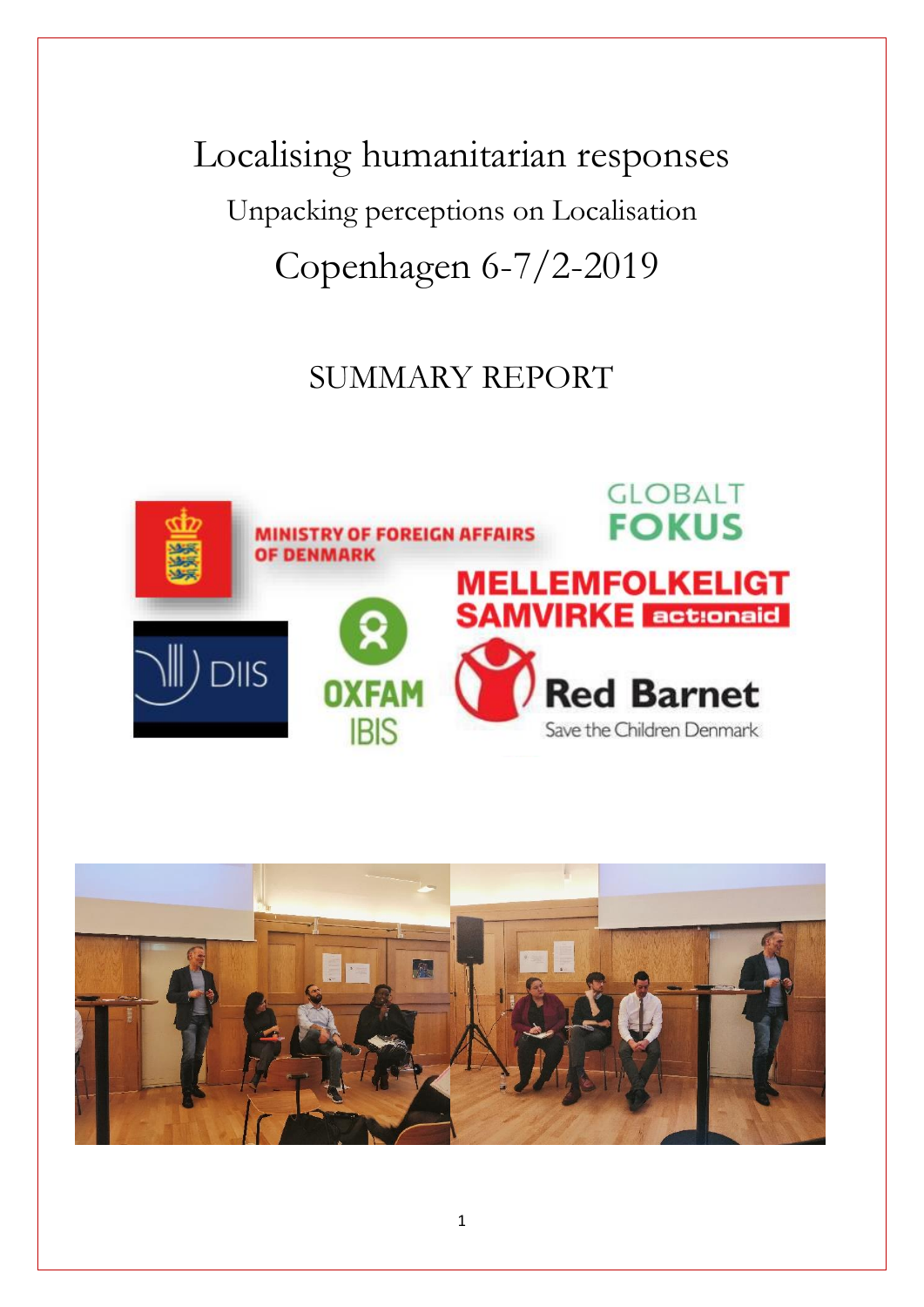"Localising Humanitarian Responses" was the first event in a series of four that seek to better understand localisation and its many manifestations, aiming to challenge assumptions and explore the wealth of experience and knowledge on localizing humanitarian assistance.

Convened by Save the Children Denmark, ActionAid Denmark and Oxfam IBIS and funded by Globalt Fokus the project entitled "Localisation in Practice" aims to identify and explore key challenges and opportunities in operationalizing the Localisation commitment within international organizational frameworks such as those to which the three co-conveners belong.

The events are designed to support humanitarian policy makers, practitioners and researchers to gain from a broad knowledge base and understanding, when working with different approaches to localised humanitarian response.

On this background the event "Localising Humanitarian Responses" held in collaboration with the Danish Institute for International Studies and the Danish Ministry of Foreign Affairs, engaged in unpacking the concept of "localisation" by critically engaging different perceptions of what localisation is and how it can be operationalised. It brought together six experienced practitioners and researchers, who engage with the localisation agenda in various ways and with different points of departure.

Following the event, the convening organisations held a reflection-workshop in which the identified topics and challenges were reflected upon in relation to the organisations themselves and the sector as a whole.

The themes and challenges identified are summarised below and will form the basis of further learning during the coming events.

#### **Keynote speakers:**

- Coree Steadman, IFRC, Senior officer, Localisation, Coordinator of the Grand Bargain Localization workstream on behalf of IFRC as co-convenor
- Georges Ghali, ALEF (Act for Human Rights), Lebanon, Executive Director
- Grace G. Ireri, East Africa Humanitarian Programme Co-ordinator, ActionAid / former programme manager of the Shifting the Power project in Kenya
- Anthony Nolan, Save the Children Global Education Cluster Coordinator/ Former UNICEF Global Technical Lead, Localisation, Child Protection Area of Responsibility
- Veronique Barbelet, Senior Research Fellow and John Bryant, Research Officer, Humanitarian Policy Group/ Overseas Development Institute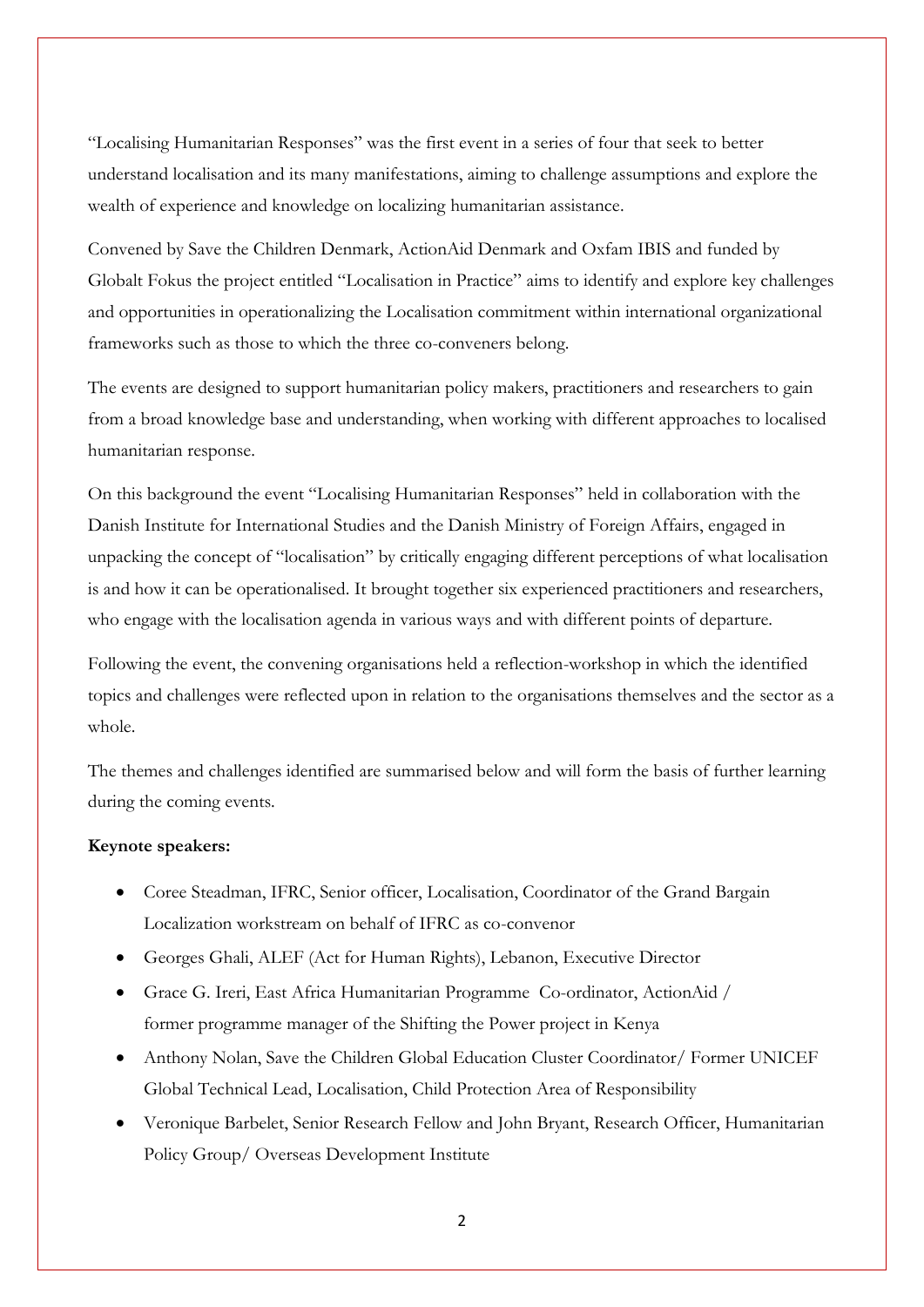### **Key themes identified:**

**.** 

#### **Lack of a common understanding on key concepts**

A key challenge which was quickly identified following the conception of the second workstream under the Grand Bargain entitled "More support and funding tools to local and national responders" was the lack of a common understanding of what was meant by local and national responders. Different actors continue to have different definitions of when an actor is to be considered local, making evaluation of the achievements towards better supporting these actors complicated. Furthermore, as posed by several of the speakers present, the fourth commitment under this workstream<sup>1</sup> has received an excessive amount of attention compared to the others, despite capturing only one the funding aspect of localisation efforts. This has diverted attention away from other important commitments under this workstream such as capacity strengthening of local responders and improving complementarity in contexts where international and local actors are cooperating in a response.

Complementarity was particularly highlighted as an area which would benefit from further unpacking as most Grand Bargain supporters and signatories recognise the relevance of international actors to a certain degree in contexts of internal tension and conflict. Known as the commitment to respond as "locally as possible and as international as necessary" and reinforcing rather than replacing, most actors are still struggling to ascertain what this means in practice and how equal collaboration and participation is to be realised. There may be several reasons for this, including issues of lack of capacity – or rather lack of confidence in present capacity both of which will be further examined in this summary.

A significant point of contention in the discussion of localisation is that of local capacities and how to best harness, strengthen and enable these. Several speakers highlighted that there is a pervasive understanding of capacity as being something that international actors have and local actors lack – leading to an understanding of capacities defined by the needs and priorities of international organisations, rather than the needs of the local actors with whom they work.

These very narrow definitions of capacity present several challenges including missing out on beneficial partnerships with local organisations whose structures and capabilities cannot be recognised within the organisational framework of an international organisation. This includes locally led and civil-society

 $1$  Achieve by 2020 a global, aggregated target of at least 25 per cent of humanitarian funding to local and national responders as directly as possible to improve outcomes for affected people and reduce transactional costs.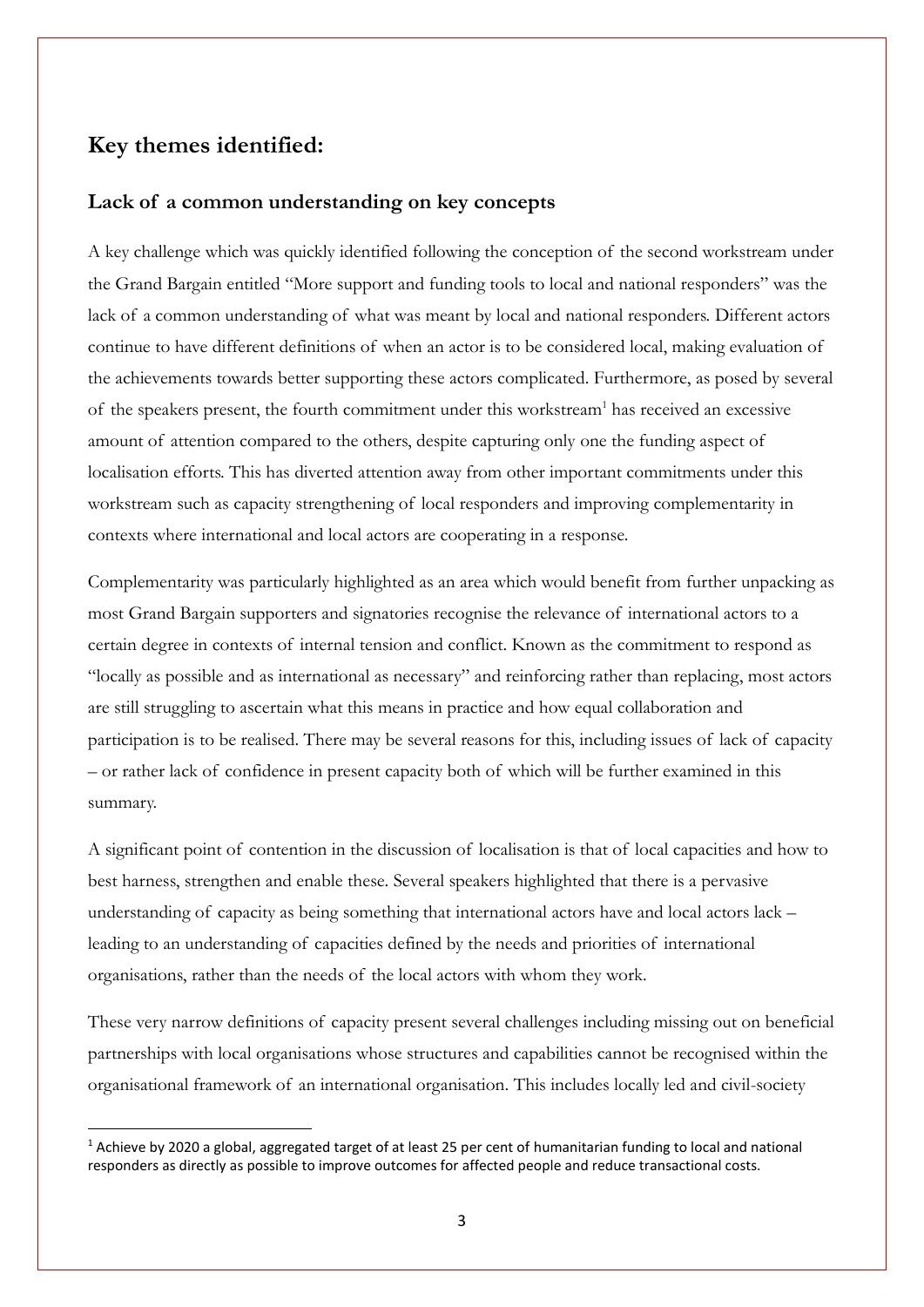based organisations who often have significant capabilities and immense contextual understanding but lack a traditional organisational structure.

These limitations also extend to capacity strengthening modalities as unfortunately more holistic and long-term commitments such as secondment of local staff, mixed INGO and local trainings and training of local capacity strengthening experts are rarely explored.

Several speakers touched upon the involvement of local organisations in discussions of capacity and securing ownership and leaderships of capacity strengthening as a key issue in ensuring better collaboration and stronger local humanitarian capacities.

#### **Power-dynamics in the international humanitarian systems and ways of working**

An uncomfortable fact touched on by almost all speakers was the fact that power-dynamics between local/national and international actors contributes significantly to the challenges of realising localisation. Collaboration between international and local actors continue to suffer from assumptions of local actors being a financial risk and less impartial and the burden of proof still lies heavily with those in favour having to prove the advantages of localised response. While these worries may in some cases be warranted, flipping the narrative from questioning localisation to questioning the reasons for not working locally could prove a significant step in the right direction. Especially since there is no concrete evidence to back up assumptions that risks such as fraud are more prevalent within local organisations than in their international counterparts.

More importantly, there is a significant need for INGO's to look inward at their role in changing these power-dynamics and acknowledging that the current ways of working are skewed in favour of international action in regard to donor requirements and funding systems. If the ambitions of the localisation commitment are to be realised, the role of INGO's must change, letting local organisations access funding mechanisms, ensuring their participation in relevant coordination forums and increasing their visibility in communications even if this ultimately happens to the detriment of international actors. An important part of this will be moving away from looking at partnerships primarily as a vehicle of service delivery and toward focusing on more sustainable objectives such a capacity strengthening, providing technical and operational guidance and providing seed funding for partners to start projects of their own to strengthen their credibility and capacities.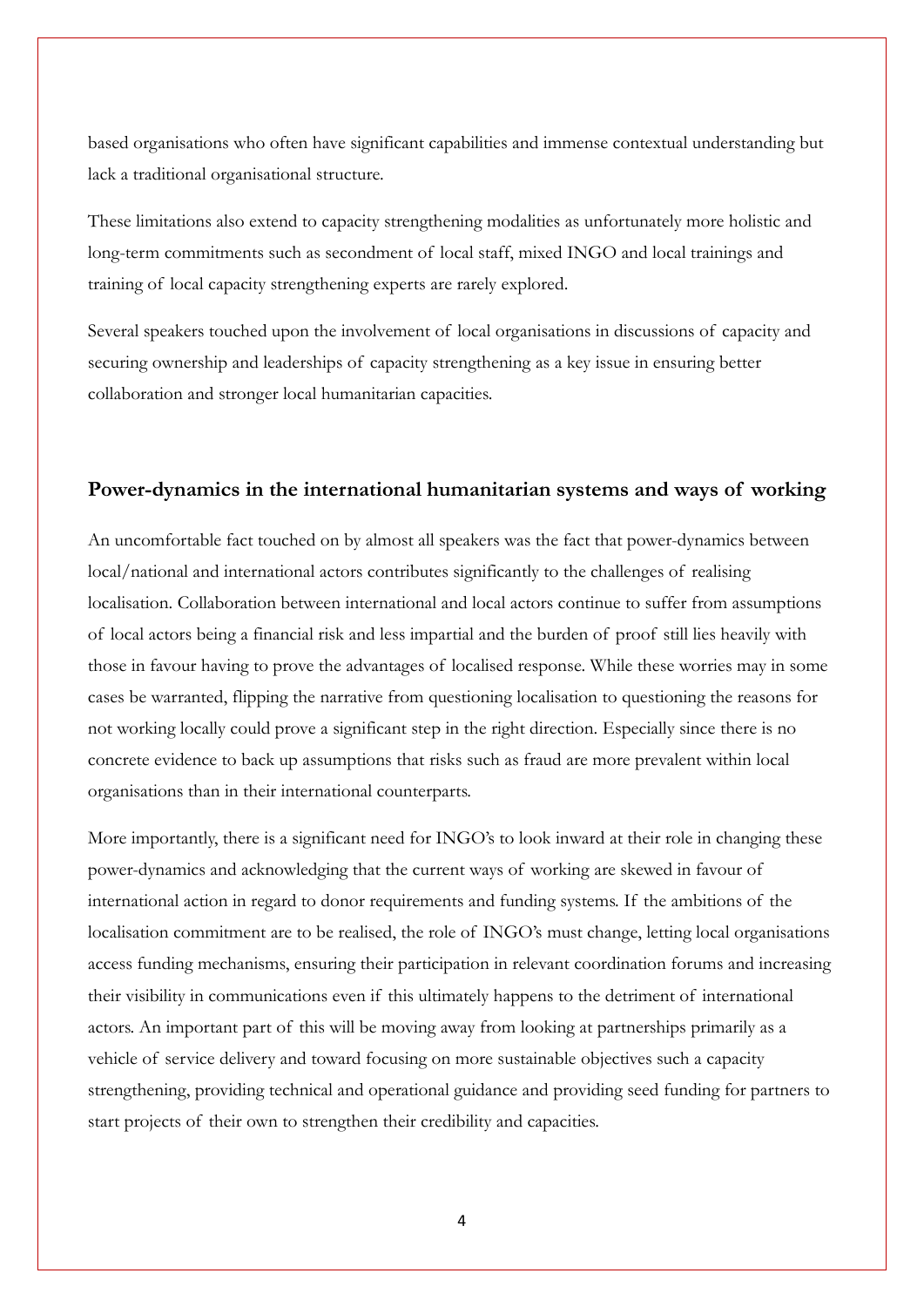#### **Directions of accountability**

Another significant aspect of these power-dynamics to which donor organisations are a significant contributor is that of accountability. The research of ODI highlighted a strong tendency towards international organisations feeling primarily accountable to donors whereas local organisations were significantly more focused on their accountability towards the communities in which they work. This is quite evident in the fact that while international actors and donors came together in the Grand Bargain to work towards more efficient delivery of humanitarian assistance, many local organisations place very little significance on these commitments in terms of actual realised change. Conversely there have been several examples of local organisations and governments using the Grand Bargain to hold internationals accountable to their commitments to work locally and change their ways of working to better accommodate collaboration with local organisations. This was and is still evident in Bangladesh where the government has taken a clear stance against organisations who are unwilling to work with local organisations in the Rohingya Refugee Response.

Strengthening the accountability of international organisations is of significant importance and is not just a question of furthering equal collaboration but rather of seeing partner staff as equals. There are several examples of overwhelming discrepancies in the emphasis placed on the safety of partner staff in comparison with international staff, a fact to which most international organisations are currently oblivious. Safety should always be at the forefront of any collaboration especially in volatile humanitarian contexts and having an open dialogue for raising such questions and for local organisations to raise these issues with their international partners is paramount to ensuring safe and equal partnerships.

## **Structural and cultural challenges for local participation in funding and coordination mechanisms**

The prevalent power-dynamics in the sector described above have naturally influenced the structures and culture within the sector, making it difficult to transform the words of the localisation commitment into action.

One of the bigger challenges facing any organisation working in the humanitarian field is that of funding. As mentioned above, this was directly addressed by the widely discussed 25% -commitment, but the actual directness and amount of funding is not necessarily of the greatest importance.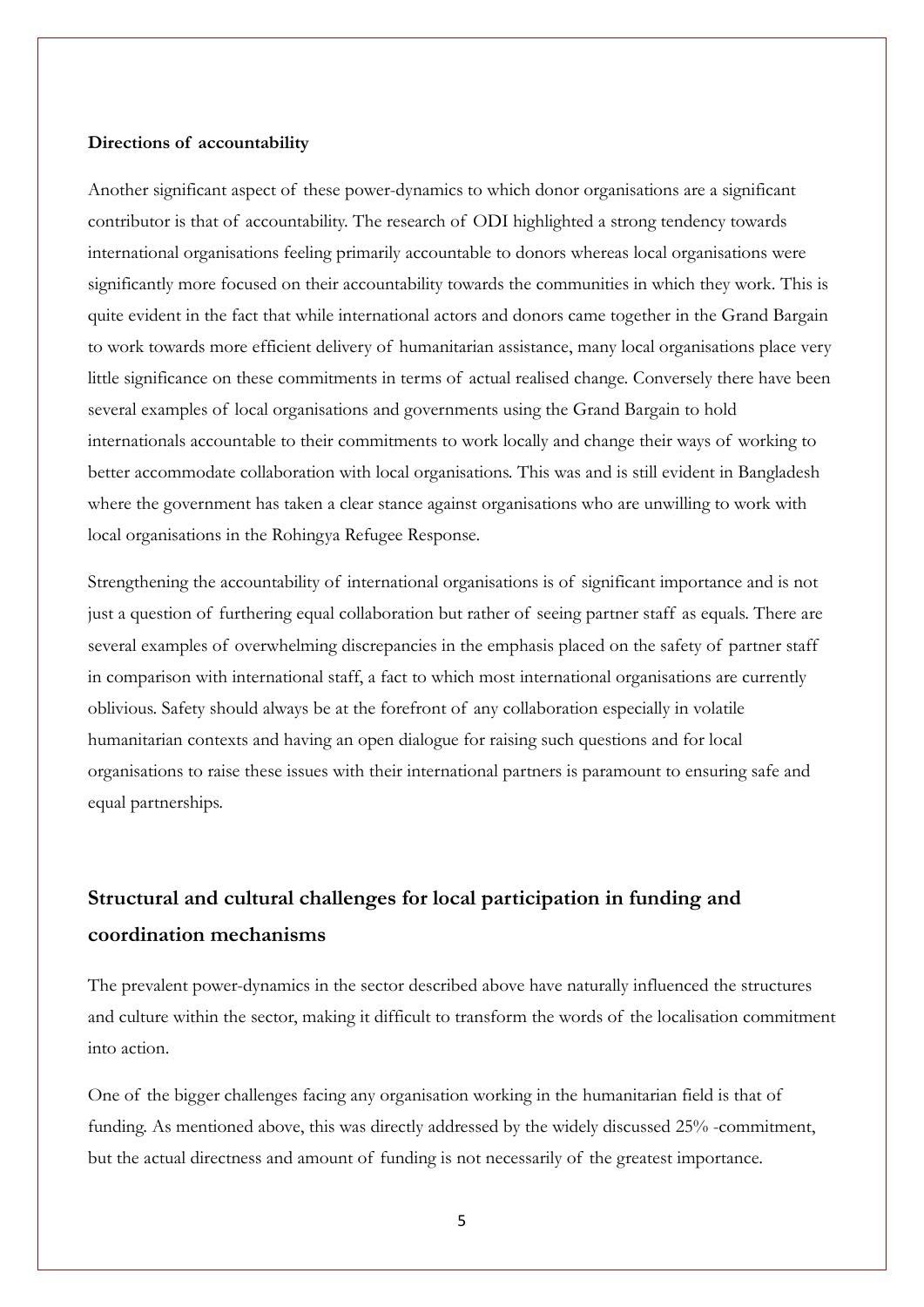Described as "a red herring", the actual directness of the funding is not of primary importance to local organisations, what matters is the flexibility with which they are able to distribute the funding they receive, and most importantly – that funding includes the covering of indirect costs. The 7% overhead included in all funding received by international organisations, is not mirrored in the funding they relay to their local partners. This makes it almost impossible for local organisations to build up the organisational capacities to be able to accommodate donor requirements and being unable to retain talented and capable staff between responses. The fact that funding is still largely provided in short term cycles only serves to further these challenges, as local staff will often go searching for more stable positions in international organisations or leave the sector all-together.

While it may seem a simple fix to simply include overheads in all agreements made with local organisations – and rightly so, there is a serious discussion to be had about restructuring funding mechanisms to better accommodate local organisations as they appear.

Building organisational capacity often becomes a process of shaping local organisations to look like mini-INGO's rather than respecting the advantages of their different structures and cultures and trying to accommodate these. Frameworks such as SHAPE<sup>2</sup> has taken this on, looking at how local organisations can access funding and create donor interest without losing their local anchoring and connection with the communities from which they originated.

Changes such as reducing minimum asks for pooled funds, covering overhead costs and changing reporting requirements to better fit more operationally focused organisations will require flexibility on the part of donors and international organisations but is a prerequisite for achieving what was set out in the Grand Bargain commitments.

Another important commitment held within the localisation workstream is the inclusion of local organisations in coordination mechanisms<sup>3</sup>. Significant strides have been made in the direction of including local partners in existing international and local coordination mechanisms but there are still areas where change could and should be made in order to become more inclusive.

The UN cluster system has done a great job of including national and local NGO's, but the fact that only very few clusters are ever led by local actors is a significant flaw, since these are the organisations

 $\overline{\phantom{a}}$ 

<sup>2</sup> <https://start-network.app.box.com/s/7qm2hz9sz4wjwian07cuc49xuayazf50>

<sup>&</sup>lt;sup>3</sup> Commitment 3: Support and complement national coordination mechanisms where they exist and include local and national responders in the international coordination mechanisms as appropriate and in keeping with humanitarian principles